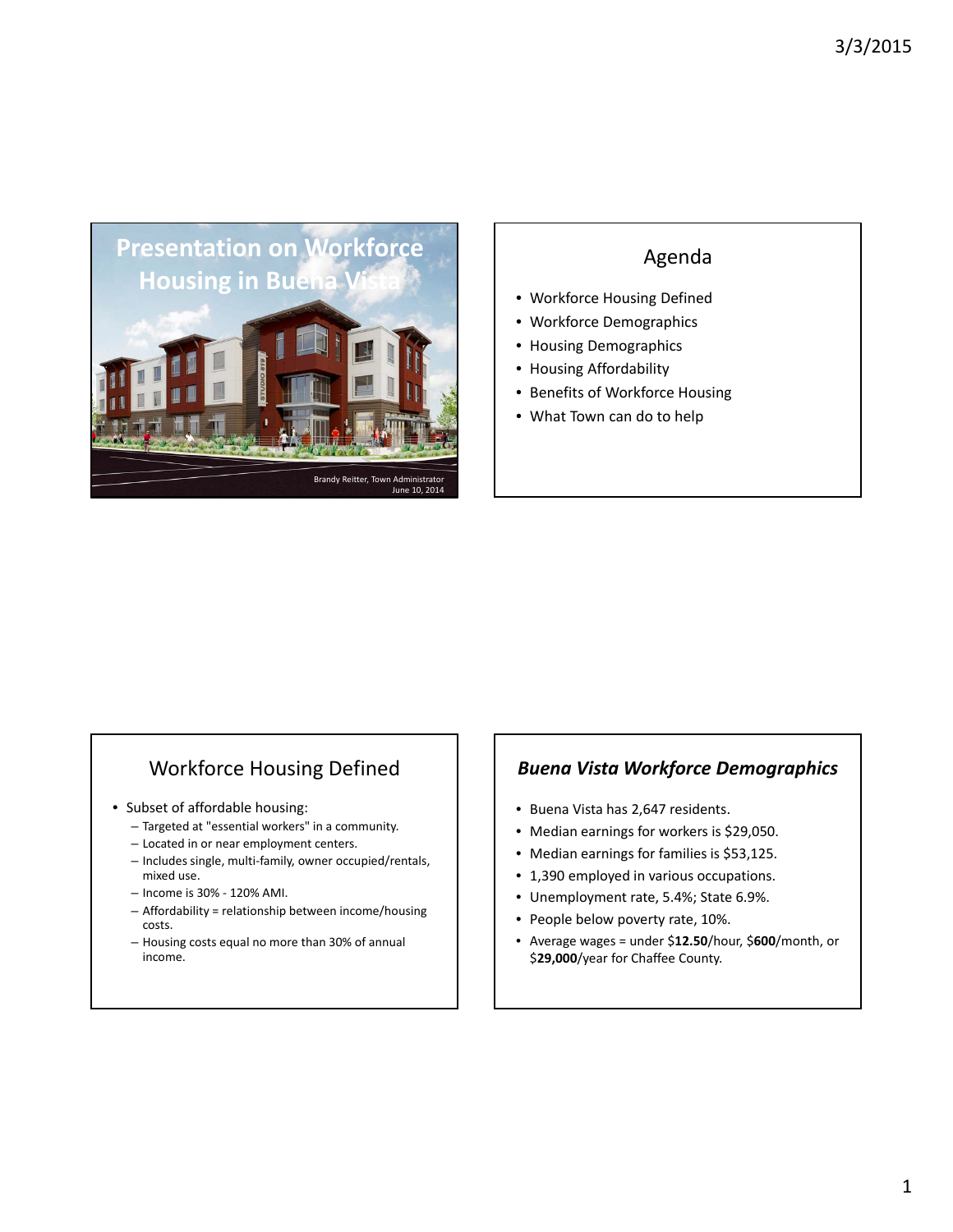







2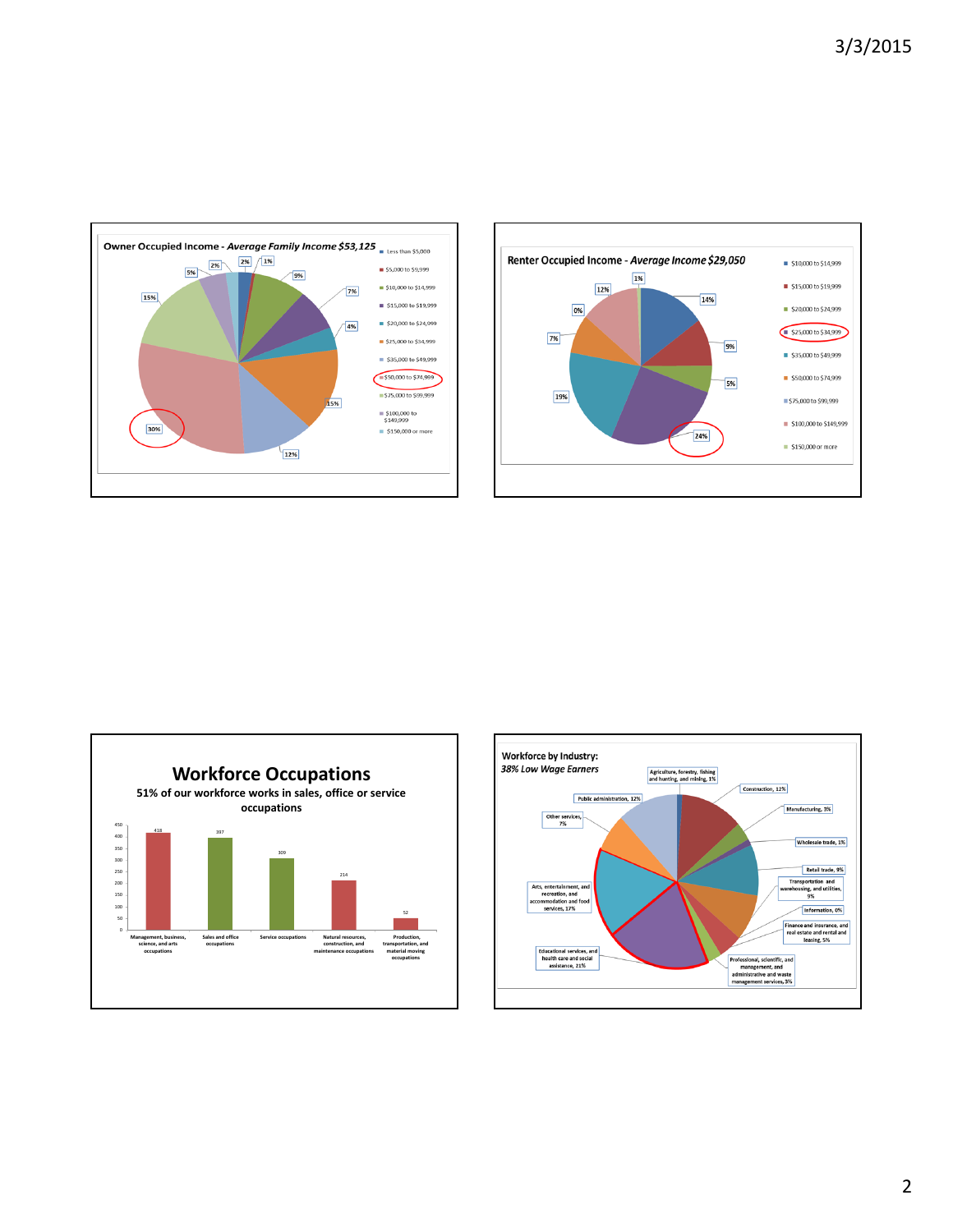#### Table 42

**Employer Opinions on Affordable Housing Chaffee County Housing Needs Assessment** 

| Affordable Housing is:                              | % of Respondents |  |  |
|-----------------------------------------------------|------------------|--|--|
| 88% of Chaffee Employers think Housing is a problem |                  |  |  |
| Not a problem                                       | $0.0\%$          |  |  |
| One of the lesser problems                          | 11.5%            |  |  |
| A problem needing attention                         | 51.9%            |  |  |
| One of the more serious problems                    | 32.7%            |  |  |
| The most critical problem                           | 3.8%             |  |  |
| Total                                               | 100.0%           |  |  |

H:\15875-Chaffee County Housing Needs\Models\[15875-Emp Survey Results.xls]Aff Hous

#### *Buena Vista Housing Demographics*

- Buena Vista has 1,217 housing units:
	- 1,146 occupied units
	- 71 vacant units
	- Rental vacancy rate is 5%
- Average monthly rental is \$824.
- Average home price is \$191,000.
- Average monthly costs for owner‐occupied is \$1,039.



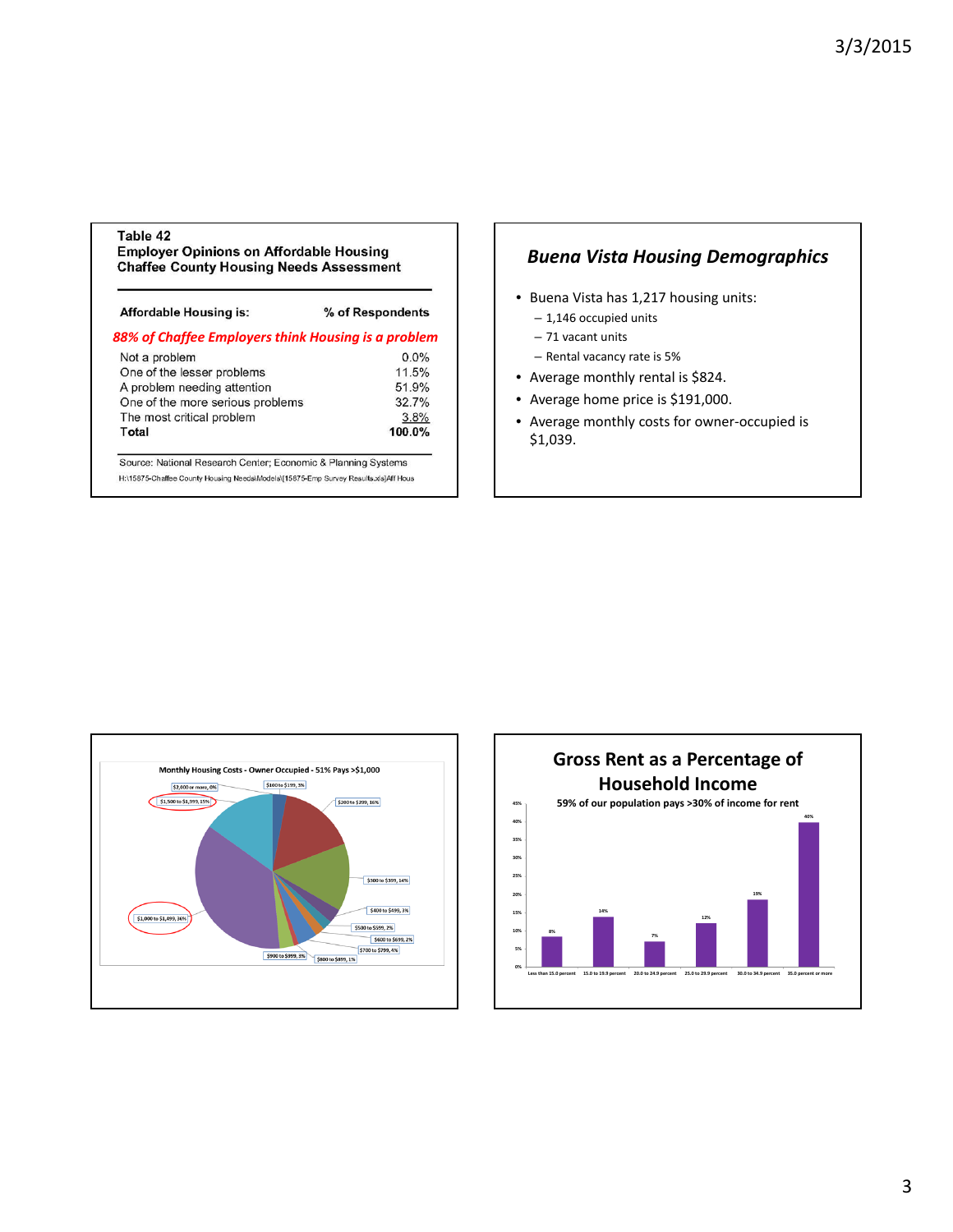| What is Affordability        |          |                                                     |                           |
|------------------------------|----------|-----------------------------------------------------|---------------------------|
| Full-Time<br>Hourly<br>Wages | Salary   | Affordable<br>Monthly<br>Housing (30% of<br>income) | Home<br>Purchase<br>Price |
| \$25                         | \$50,000 | \$1,300                                             | \$228,700                 |
| \$20                         | \$40,000 | \$1,040                                             | \$175,800                 |
| \$17                         | \$34,000 | \$884                                               | \$144,100                 |
| \$15                         | \$30,000 | \$780                                               | \$123,000                 |
| \$12                         | \$24,000 | \$624                                               | \$91,300                  |
| \$10                         | \$20,000 | \$520                                               | \$70,100                  |
| \$8                          | \$16,000 | \$405                                               | \$46,700                  |
|                              |          | Mortgage Interest Rate                              | 4.25%                     |
| Inputs                       |          | Monthly Escrow<br>Loan Term (years)                 | \$100<br>30               |
|                              |          | Monthly Utilities                                   | \$75                      |

## Benefits of Workforce Housing

- High quality housing is built.
- Neighbors do not experience a reduction in property values.<br>• Workforce bousing is integrated throughout development
- Workforce housing is integrated throughout development.<br>• Town's ability to provide high-quality affordable housing is
- Town's ability to provide high‐quality affordable housing is increased.
- Our local workforce can live where they work.<br>• Reinforces stability in our neighborhoods and o
- Reinforces stability in our neighborhoods and community.
- Workforce communities enhance the city's economic development and quality of life.
- The city is able to attract and retain the best employers and employees.
- The affordability of housing for future generations is preserved.



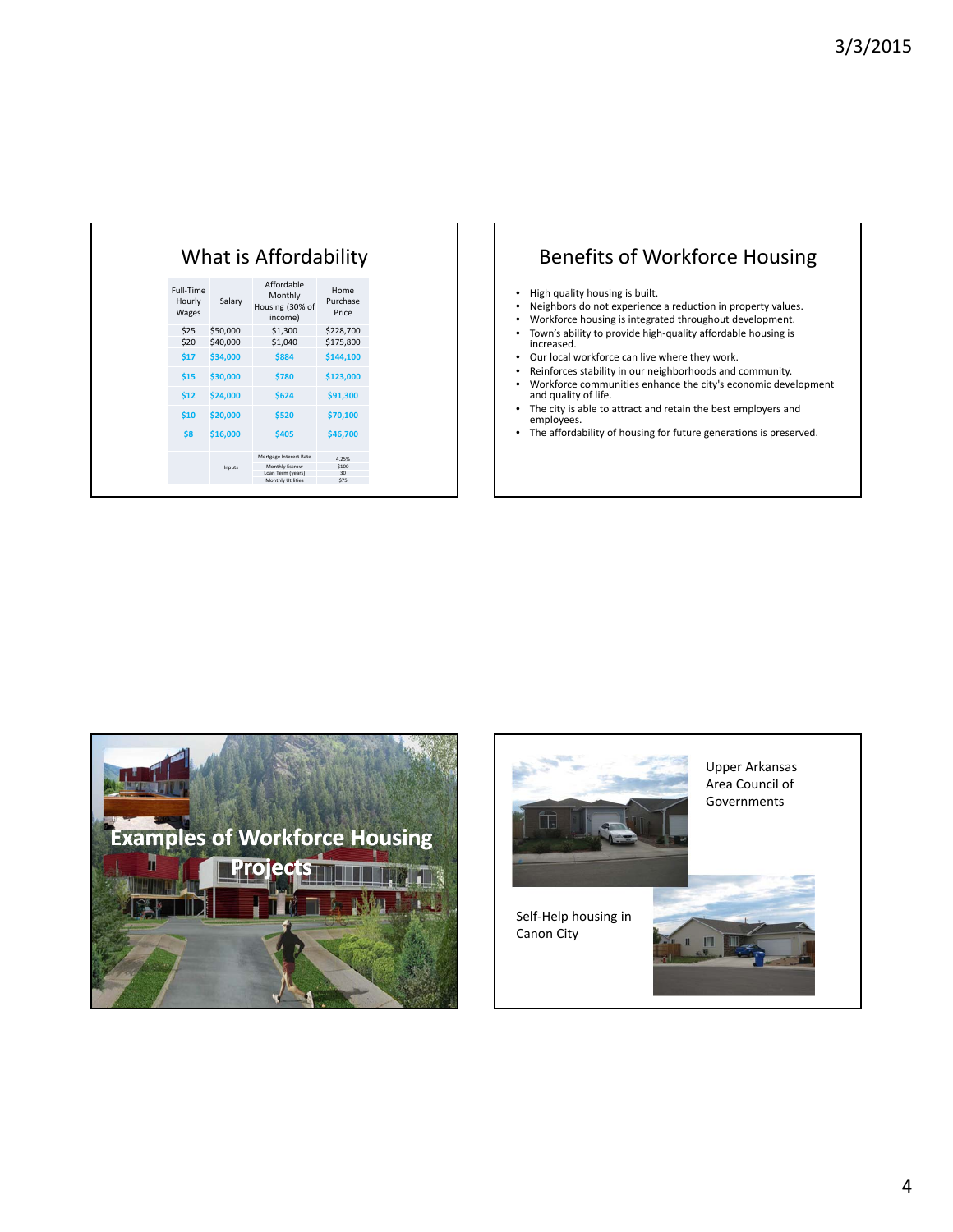





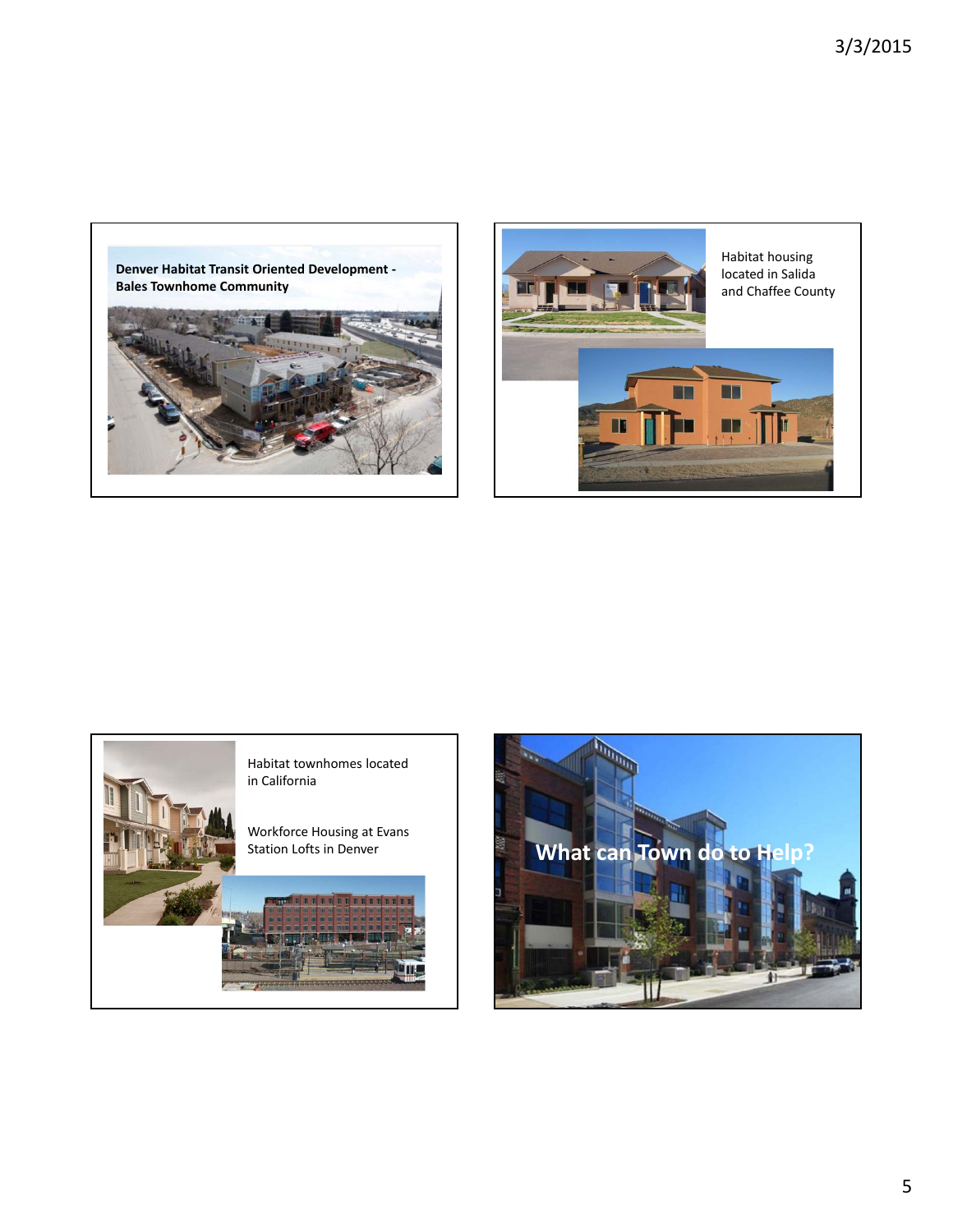

### Return on Investment (ROI) Property Tax Generation

- Assumption 150 new residents, 18 new units with a house valued at \$200K.
	- \$66,000 Buena Vista over 30 yrs.
	- \$288,000 R‐31 School District of 30 yrs.
	- \$531,000 Total property tax collected in Buena Vista over 30 yrs.

## Return on Investment (ROI) Wealth Generation

- Assumption 150 new residents, 18 new units with a house valued at \$200K.
	- \$2.7 m over 30 years reinvested back into workforce housing
	- \$1.8 m \$100K for labor/materials per house
	- \$2.2 m gross income spent locally
		- \$25 \$55K in sales tax generated annually (potentially)

### Project Requirements

- Cost estimates are approximate figures.
	- Road construction \$265,000
	- Concrete \$158,000
	- $-$  Water lines  $$158,000$
	- Sewer lines \$100,000
	- Market study \$6,000
	- $-$  Total Project  $$687,000$